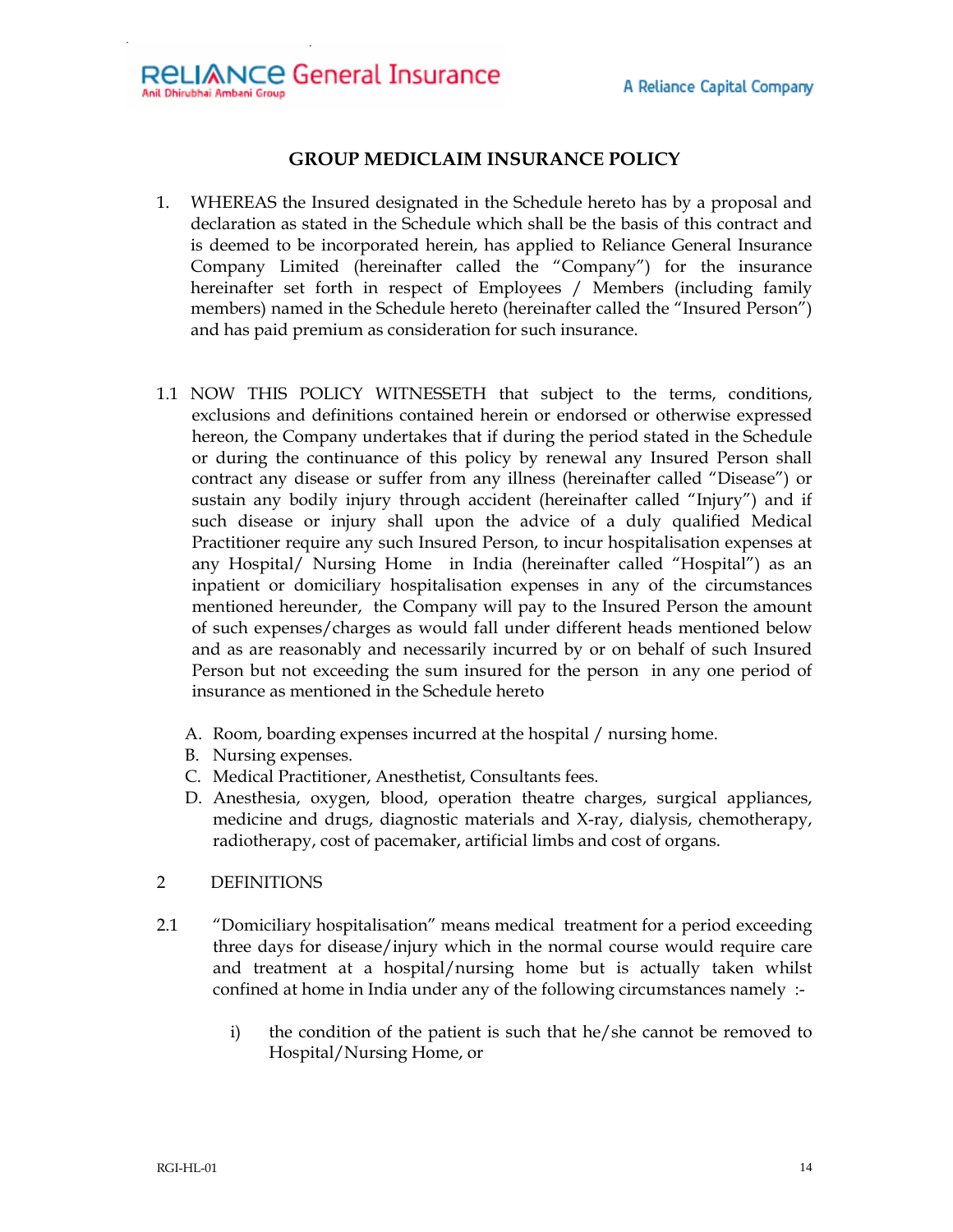ii) the patient cannot be admitted to Hospital/Nursing Home for lack of accommodation therein.

Domiciliary hospitalisation benefits shall be subject to the limit stated in the Schedule attached hereto and shall in no case cover:

- a) expenses incurred for pre and post hospital treatment and
- b) expenses incurred for treatment of any of the following diseases :
	- i. Asthma
	- ii. Bronchitis
	- iii. Chronic nephritis and nephritic syndrome
	- iv. Diarrhea and all types of dysenteries including gastroenteritis
	- v. Diabetes mellitus and insipidus
	- vi. Epilepsy
	- vii. Hypertension
	- viii. Influenza, cough and cold
	- ix. All psychiatric or psychosomatic disorders
	- x. Pyrexia of unknown origin for less than 10 days
	- xi. Tonsillitis and upper respiratory tract infection including laryngitis and pharangitis
	- xii. Arthritis, gout and rheumatism
- 2.2 "Hospitalisation Benefits" mean expenses on hospitalisation for minimum period of 24 hours which are admissible. However, this time limit will not apply for specific treatments i.e. dialysis, chemotherapy, radiotherapy, eye surgery, dental surgery, lithotripsy (kidney stone removal) D & C, tonsillectomy taken in a Hospital / Nursing Home where the Insured Person is discharged on the same day in which case, the treatment will be considered to be taken under hospitalisation benefits.
- 2.3 "Hospital / Nursing Home" means any institution in India established for indoor care and treatment of disease and injury and which
	- **(a)** is registered either as a Hospital or Nursing Home with the local authorities and is under the supervision of a registered Medical Practitioner, or
	- **(b)** complies with minimum criteria of
		- i. at least 15 in-patient beds;
		- ii. fully equipped operation theatre of its own where surgical operations are carried out;
		- iii. fully qualified nursing staff under employment round the clock;
		- iv. qualified doctor(s) in-charge round the clock.
	- (N.B. In class "C" towns, condition of number of beds shall stand reduced to 10)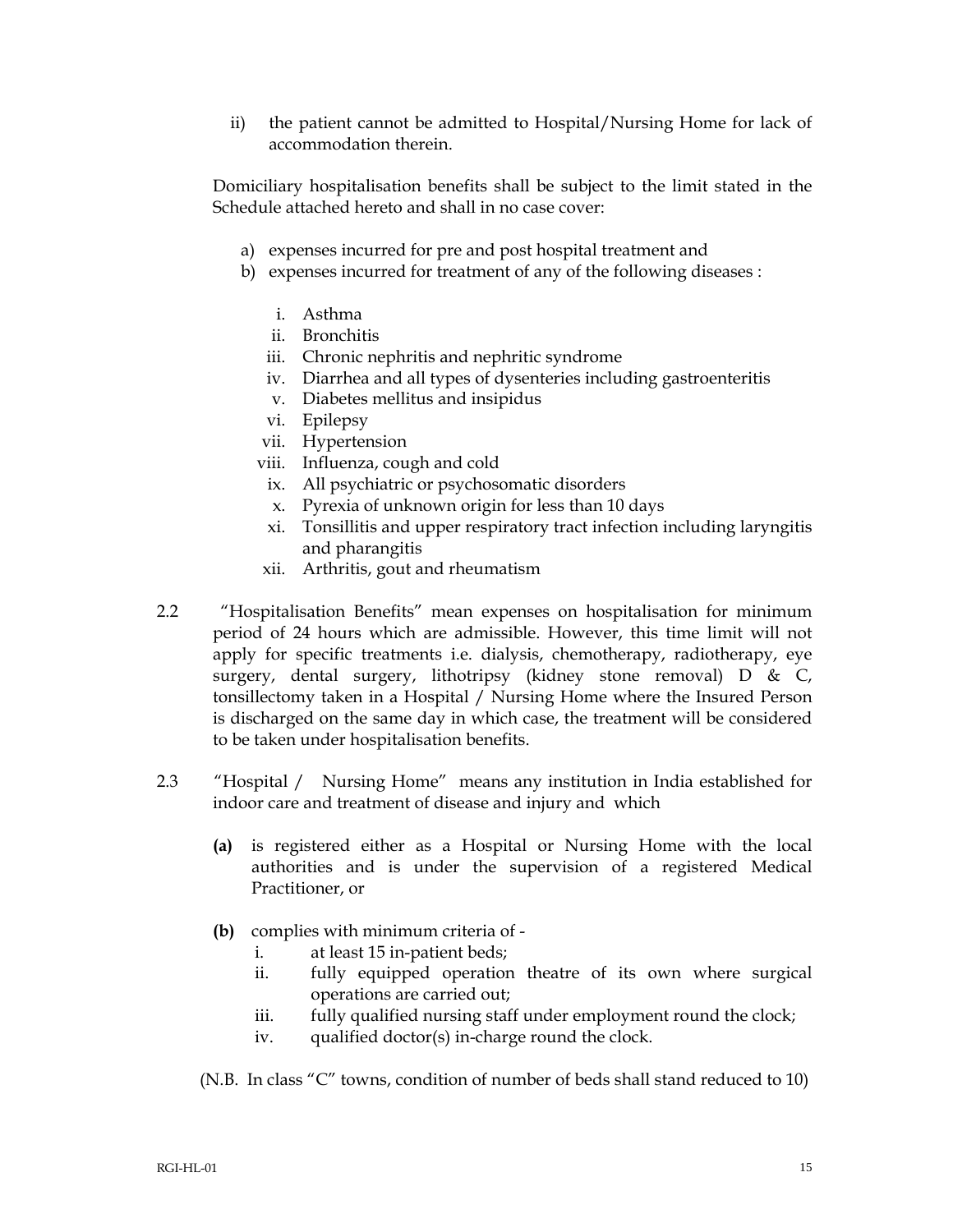but shall not include any establishment which is a place of rest, a place for the aged, a place for drug-addicts or a place for alcoholics, a hotel or similar place.

- 2.4 "Maternity Benefits" mean expenses for treatment taken in Hospital / Nursing Home arising from or traceable to pregnancy, childbirth including normal caesarean section. (This is an optional benefit available on payment of additional premium. When benefits under a policy are extended to include maternity benefits exclusion 4.11 in the policy shall stand deleted).
- 2.5 "Medical Practitioner" means a person who holds a degree/diploma of a recognised institution and is registered with the Medical Council in respective states of India. The term Medical Practitioner includes a physician, specialist and surgeon.
- 2.6 "Qualified Nurse" means a person who holds a certificate of a recognised Nursing Council and is employed on recommendation of the attending Medical Practitioner.
- 2.7 "Surgical Operation" means manual and/or operative procedures for correction of deformities and defects, repair of injuries, diagnosis and cure of diseases, relief of suffering and prolongation of life.
- 3 PRE AND POST HOSPITALISATION EXPENSES
- 3.1 Pre hospitalisation

Relevant medical expenses incurred during a period upto 30 days prior to hospitalisation / domiciliary hospitalisation on disease / injury sustained will be considered as part of claim.

- 3.2 Post hospitalisation Relevant medical expenses incurred during a period upto 60 days after hospitalisation / domiciliary hospitalisation on disease / injury sustained will be considered as part of claim.
- 4 EXCLUSIONS

 The Company shall not be liable to make payment under this policy in respect of any expenses whatsoever incurred by any Insured Person in connection with or in respect of:

- 4.1 All diseases/injuries which are pre-existing when the cover incepts for the first time.
- 4.2 Any disease other than those stated in exclusion 4.3 hereunder, contracted by an Insured Person during the first 30 days from the date of commencement of the policy. Provided that the above exclusion shall not apply –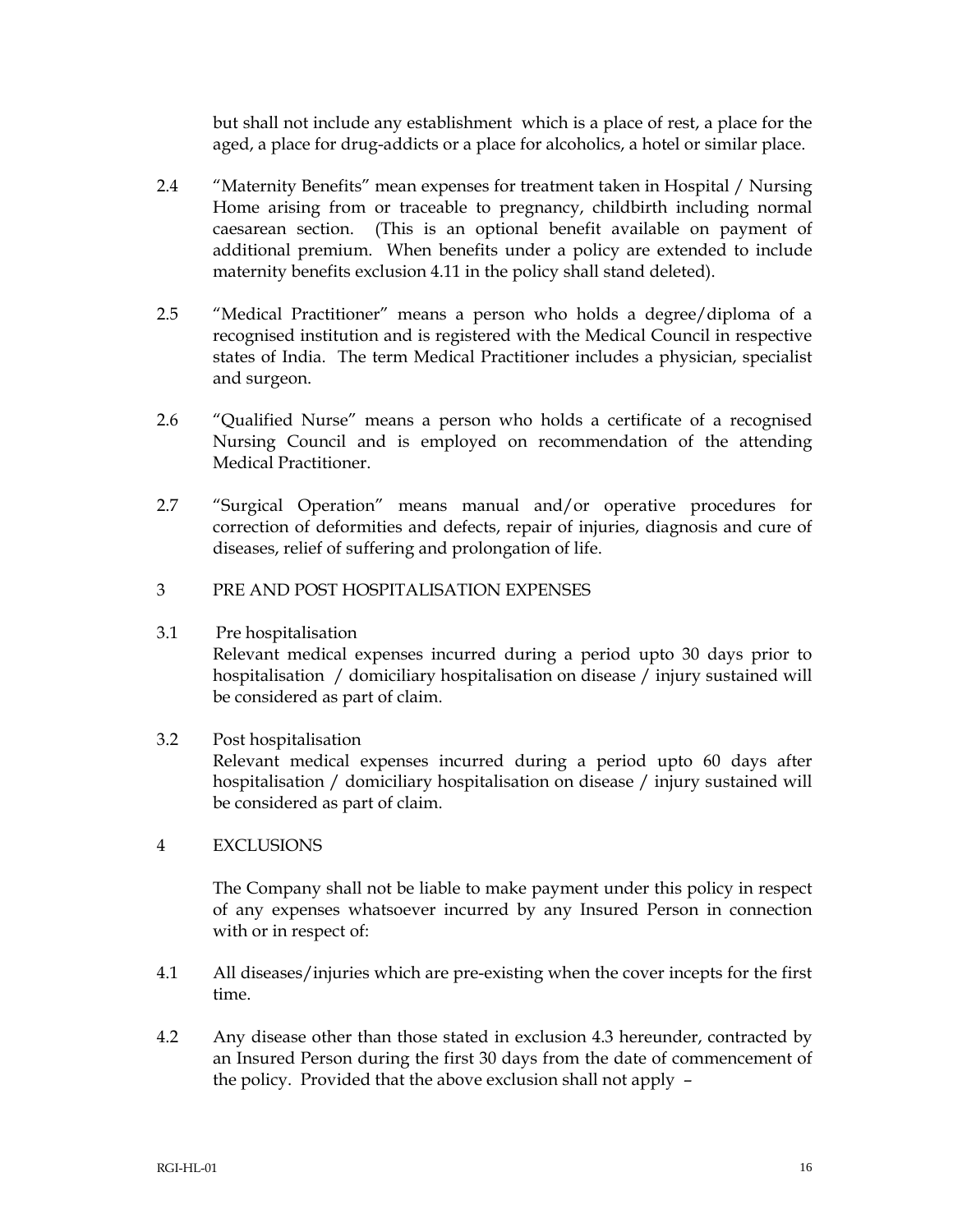- a) if in the opinion of a panel of Medical Practitioners constituted by the Company for the purpose, the Insured Person could not have known of the existence of the disease or any symptoms or complaints thereof at the time of making the proposal for insurance to the Company; or
- b) in case of the Insured Person having been covered under this scheme or a group insurance scheme with any of the Insurance Companies in India for a continuous period of preceding 12 months without any break.
- 4.3 During the first year of operation of the insurance cover, expenses on treatment of diseases such as cataract, benign prostatic hypertrophy, hysterectomy or menorrhagia or fibromyoma, hernia, hydrocele, congenital internal diseases, fistula in anus, piles, sinusitis and related disorders are not payable. Provided that the exclusion shall not apply in case of the Insured Person having been covered under this scheme or a group insurance scheme with any of the Insurance Companies in India for a continuous period of preceding 12 months without any break. However, if these diseases are preexisting at the time of proposal, they will not be covered even during period of subsequent renewals.
- 4.4 Circumcision unless necessary for treatment of a disease not excluded hereinabove or as may be necessitated due to an accident, vaccination or inoculation or change of life or cosmetic or aesthetic treatment of any description, plastic surgery other than as may be necessitated due to an accident or as a part of any illness.
- 4.5 Cost of spectacles, contact lenses and hearing aids.
- 4.6 Dental treatment or surgery of any kind unless requiring hospitalisation.
- 4.7 Convalescence, general debility, 'run-down' condition or rest cure, congenital external disease or defects or anomalies, sterility, venereal disease, intentional self-injury and use of intoxicating drugs/alcohol.
- 4.8 All expenses arising out of any condition, directly or indirectly, caused to or associated with human T-Cell Lymphotropic Virus type III (HTLV III) or Lymphadinopathy Associated Virus (LAV) or the Mutants Derivative or Variations Deficiency Syndrome or any Syndrome or condition of a similar kind commonly referred to as AIDS.
- 4.9 Charges incurred at Hospital or Nursing Home primarily for diagnostic, X-ray or laboratory examinations or other diagnostic studies not consistent with or incidental to the diagnosis and treatment of the positive existence or presence of any ailment, sickness or injury, for which confinement is required at a Hospital/Nursing Home or at home under domiciliary hospitalisation as defined.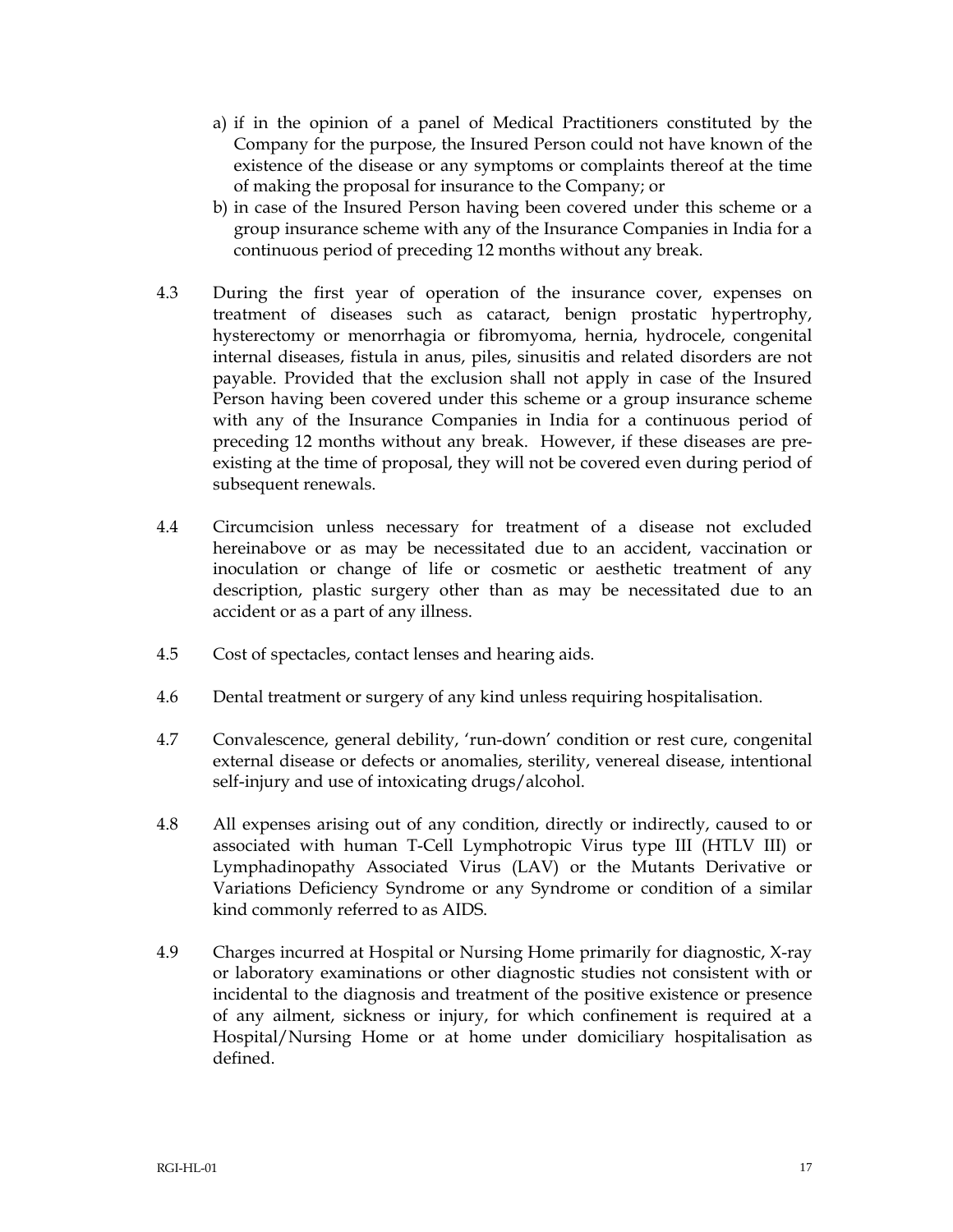- 4.10 Expenses on vitamins and tonics unless forming part of treatment for disease or injury as certified by the medical practitioner.
- 4.11 Treatment arising from or traceable to pregnancy, childbirth including caesarean section. Voluntary medical termination of pregnancy during the first 12 weeks from the date of conception.
- 4.12 Naturopathy treatment.
- 4.13 Disease or injury directly or indirectly caused by or arising from attributable to war, invasion, act of foreign enemy, warlike operations (whether war be declared or not).
- 4.14 Disease or injury directly or indirectly caused by or contributed to by nuclear weapons/materials.

## 5 CONDITIONS

5.1 Any one illness:

Any one illness will mean continuous period of illness and includes relapse within 45 days from the date of last consultation at the Hospital/Nursing Home where treatment was taken. Occurrence of same illness after a lapse of 45 days as stated above will be considered as fresh illness for the purpose of this policy.

- 5.2 Every notice and communication to the Company required by this policy shall be in writing and be addressed to the nearest office of the Company.
- 5.3 Premium payable under this policy shall be paid in advance. No receipt for premium shall be valid except on the official form of the Company signed by a duly authorised official of the Company. Payment of premium and the due observance and fulfillment of the terms, provisions, conditions and endorsements on this policy by the Insured / Insured Person in so far as they relate to anything to be done or complied with by the Insured / Insured Person shall be a condition precedent to any liability of the Company to make any payment under this policy. No waiver of any terms, provisions, conditions and endorsements on this policy shall be valid unless made in writing and signed by an authorised official of the Company.

5.4 Upon the happening of any event, which may give rise to a claim under this policy, notice with full particulars shall be sent to the nearest office of the Company within 7 days from the date of hospitalisation.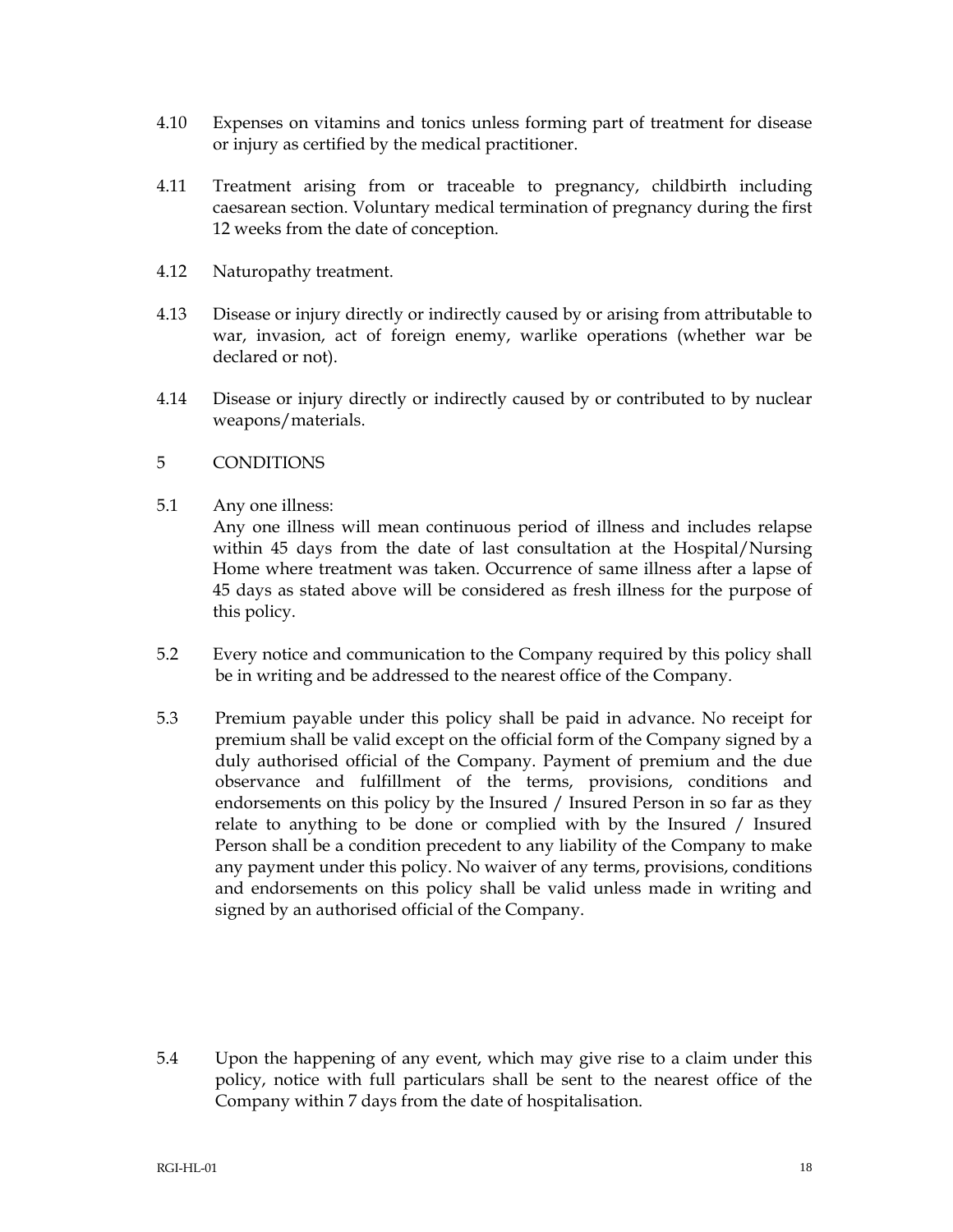- 5.5 A claim must be filed within 30 days from the date of discharge from the hospital.
- Note: Waiver of conditions 5.4 and 5.5 hereinabove, may be considered in extreme cases of hardship where it is proved to the satisfaction of the Company that under the circumstances in which the Insured Person was placed it was not possible for him or any other person to give notice or file a claim within the prescribed time limits.
- 5.5 The Insured Person shall obtain and furnish to the Company all original bills, receipts and other documents upon which a claim is based and shall also give the Company such additional information and assistance as the Company may require for dealing with the claim.
- 5.6 Any medical practitioner authorised by the Company shall be allowed to examine the Insured Person in case of any disease or injury requiring hospitalisation when and so often as the same may reasonably be required on behalf of the Company.
- 5.7 The Company shall not be liable to make any payment under this policy in respect of any claim if such claim be in any manner fraudulent or supported by any fraudulent means or device whether by the Insured Person or by any other person acting on his behalf.
- 5.8 If at the time when any claim arises under this policy, there is in existence any other insurance(other than Cancer Insurance Policy in collaboration with Indian Cancer Society) whether it be effected by or on behalf of any Insured Person in respect of whom the claim may have arisen covering the same loss, liability, compensation, cost or expenses, the Company shall not be liable to pay or contribute more than its rateable proportion of any loss, liability, compensation, costs or expenses. The benefits under this policy shall be in excess of the benefits available under Cancer Insurance Policy.
- 5.9 The Policy may be renewed by mutual consent. The Company shall not however be bound to give notice that it is due for renewal and the Company may at any time cancel this policy by sending the Insured 30 days notice by registered letter at the Insured's last known address and in such event the Company shall refund to the Insured a pro rata premium for the unexpired period of insurance. The Company shall, however, remain liable for any claim which may have arisen prior to the date of cancellation. The Insured may at any time cancel this policy and in such event the Company shall allow refund of premium at Company's short period rate only (table given here below), provided no claim has occurred upto the date of cancellation.

PERIOD ON RISK RATE OF PREMIUM TO BE CHARGED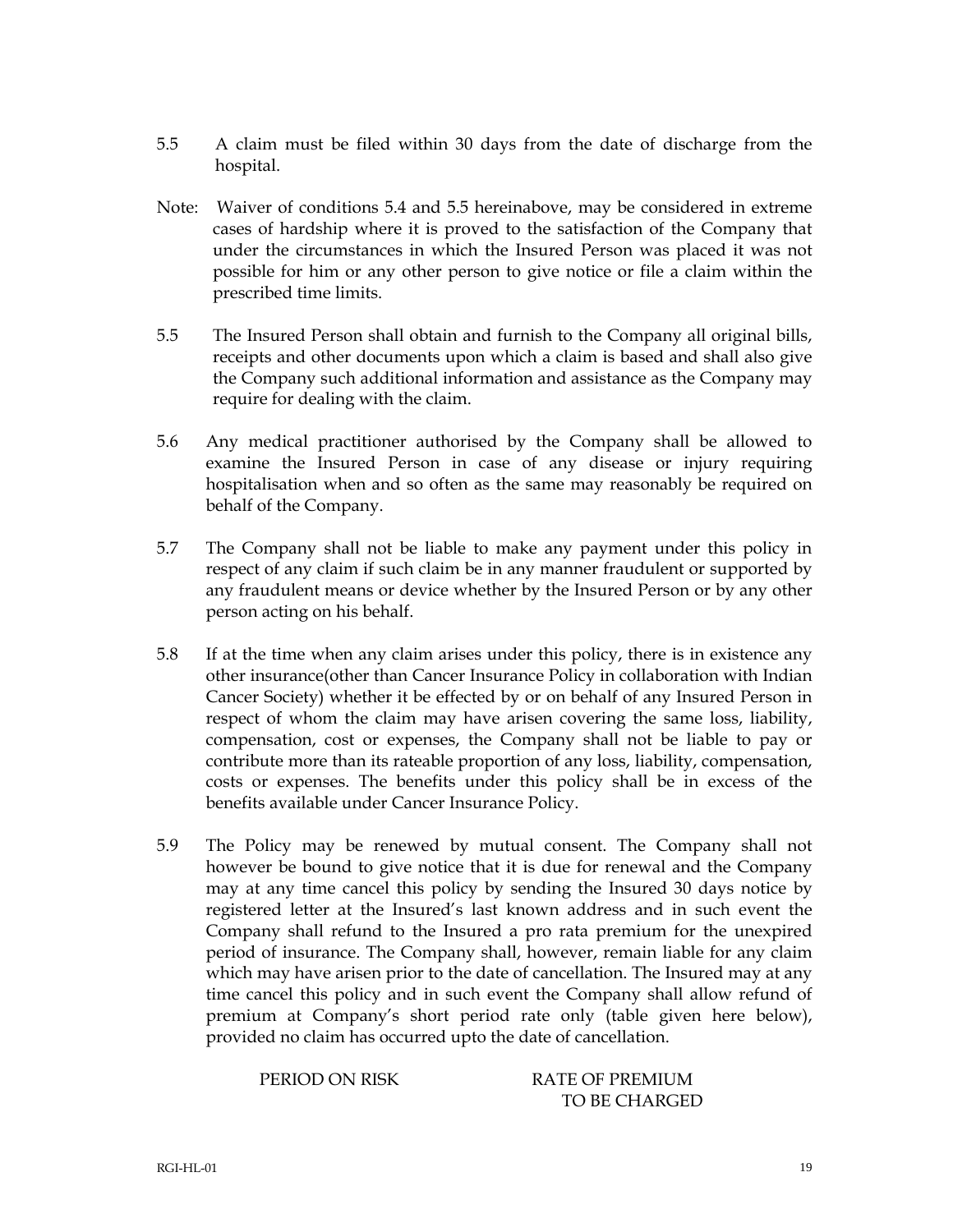| Upto one month       | $1/4$ <sup>th</sup> of the annual rate  |
|----------------------|-----------------------------------------|
| Upto three months    | $1/2$ th of the annual rate.            |
| Upto six months      | $3/4$ <sup>th</sup> of the annual rate. |
| Exceeding six months | Full annual rate                        |

- 5.10 If any difference or dispute shall arise as to the quantum to be paid under the policy (liability being otherwise admitted) such difference shall be referred to arbitration in accordance with the provisions of the Arbitration and Conciliation Act, 1996 as amended from time to time and for the time being in force. It is clearly agreed and understood that no difference or dispute shall be referable to arbitration as herein before provided if the Company has disputed or not accepted liability under or in respect of this policy.
- 5.11 If the Company shall disclaim liability to the Insured for any claim hereunder and if the Insured shall not within 12 calendar months from the date of receipt of the notice of such disclaimer notify the Company in writing that he does not accept such disclaimer and intends to recover his claim from the Company then the claim shall for all purposes be deemed to have been abandoned and shall not thereafter be recoverable hereunder.
- 5.12 All medical/surgical treatments under this policy shall have to be taken in India and admissible claims thereof shall be payable in Indian currency.

## 5.13 LOW CLAIM RATIO DISCOUNT (BONUS)

Low claim ratio discount at the following scale will be allowed on the total premium at renewal only depending upon the incurred claims ratio for the entire group insured under any Group Mediclaim Insurance policy for the preceding 3 completed years excluding the year immediately preceding the date of renewal. Where the Group Mediclaim Insurance policy has not been in force for 3 completed years, such shorter period of completed years excluding the year immediately preceding the date of renewal will be taken into account.

| Incurred Claims ratio  | Discount |
|------------------------|----------|
| under the Group Policy | %        |
| Not exceeding 60%      |          |
| Not exceeding 50%      | 15       |
| Not exceeding 40%      | 25       |
| Not exceeding 30%      | 35       |
| Not exceeding 25%      | 40       |

## 5.14 HIGH CLAIM RATIO LOADING (MALUS)

The total premium payable at renewal of the group policy will be loaded at the following scale depending upon the incurred claims ratio for the entire group insured under any Group Mediclaim Insurance policy for the preceding 3 completed years excluding the year immediately preceding the date of renewal. Where the Group Mediclaim policy has not been in force for 3 completed years,